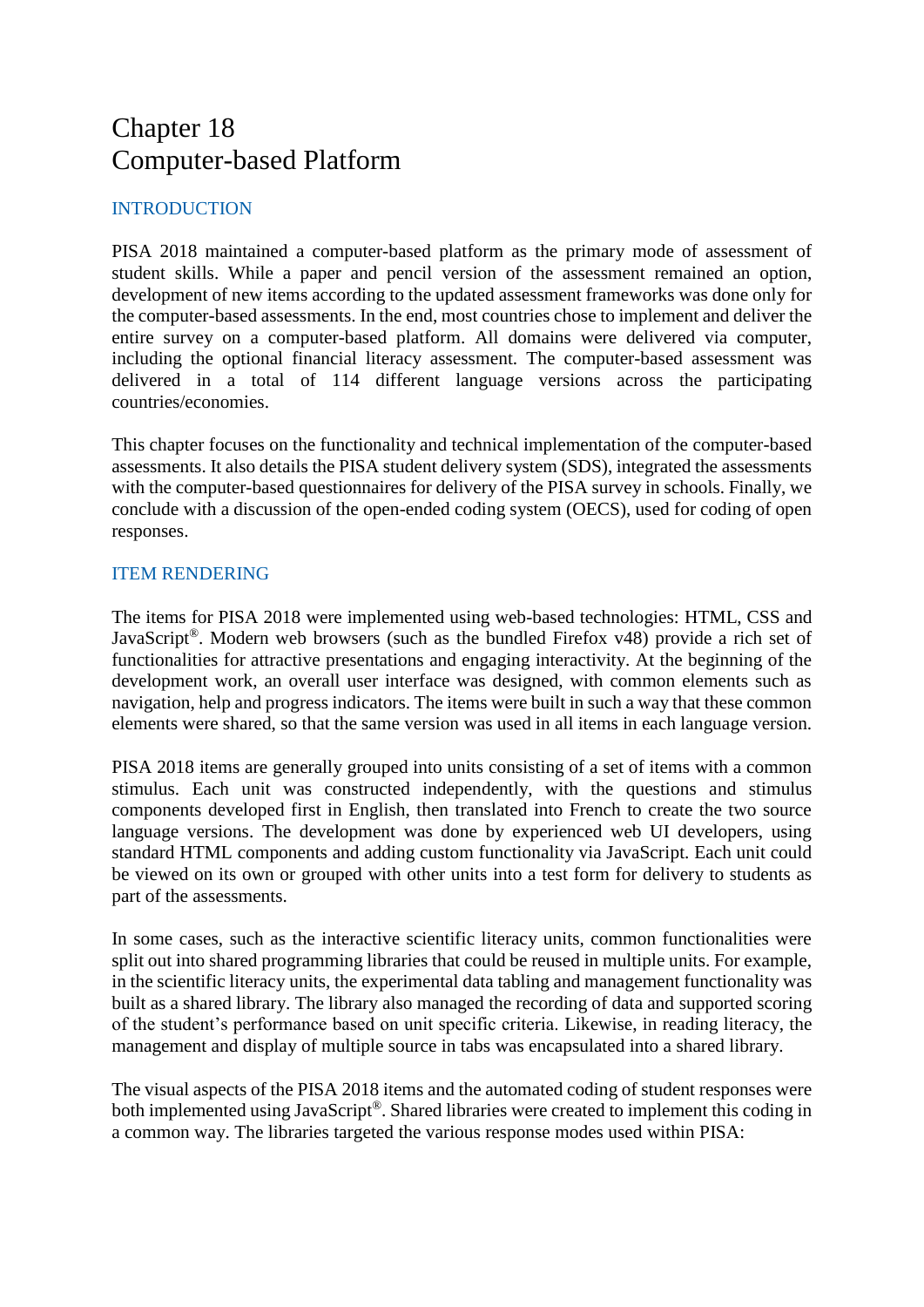- Form: for all responses using common web form elements such as radio buttons, checkboxes, dropdown menus and textboxes.
- Drag and Drop: for items using drag and drop as the response mode.
- Selection: for items where the response is given by clicking on an object or region of the screen. This can be, for instance, clicking on part of an image, a cell in a table or a segment of text.
- Ad hoc: A general catch all that uses custom JavaScript<sup>®</sup> code to implement the coding. This was used for unique situations, such as coding for collaborative problem solving and interactive scientific literacy items.

In all cases except the ad hoc coding, the coding for a specific item was specified using rules composed of conditional expressions and Boolean operators. Each library implemented appropriate conditional expressions (e.g., a CONTAINS operator in the Drag and Drop library to test if a drop target held a particular drag element).

#### TRANSLATION AND ONLINE ITEM REVIEW

Given the need to support over 110 different national language versions of each unit, automated support for integration of national translations and adaptations was critical. Supporting this process started when the units were initially developed. The HTML files that implement the display of the unit contain only HTML mark up and the text to be shown on the screen. Layout and formatting specifications are stored separately in CSS stylesheets. The text of the units is then extracted from these HTML files and saved to XLIFF (*[http://docs.oasis](http://docs.oasis-open.org/xliff/v1.2/os/xliff-core.html)[open.org/xliff/v1.2/os/xliff-core.html](http://docs.oasis-open.org/xliff/v1.2/os/xliff-core.html)*) files. XLIFF is a standard file format used for computer supported translation. Once a translation is completed, the XLIFF file is injected into the original source version of the item, resulting in HTML files with the translated text of the unit.

One of the guiding principles of the platform was that the quality of a translation is improved if the translators can view their translation in the context of the items they are translating. In an ideal world, translators would work in a completely WYSIWYG (what-you-see-is-what-youget) mode, so that they enter their translations directly in the items. But this is not technically feasible, and also may tempt translators to focus more on the visual aspects of the items, which are tightly controlled for comparability, rather than the translated text. A good compromise was to provide an easy to use preview capability, giving translators a quick way to view their translations as functioning items. The PISA 2018 Portal offered this capability. Users were able to upload an XLIFF file, either partially or completely translated, and in a matter of seconds they received a preview of the given unit in exactly the same view as a student would receive. From this preview, they could interact with the units in the same way as a student responding to the unit would. This was an important factor, particularly for the complex units of reading literacy and interactive science. This preview also allowed countries to test and identify potential problems with their translated units before receiving the final versions and software to be used in schools. Problems reported were fixed as early in the schedule as possible.

#### SCHOOL COMPUTER REQUIREMENTS

The goal for PISA 2018 was, to the extend possible, to use the computers available in the sampled schools with no modifications. The PISA 2018 system supported Windows based computers in the field trial and both Windows and Macintosh computers for the main study. The following minimum technical requirements were established for both the field trial and main study: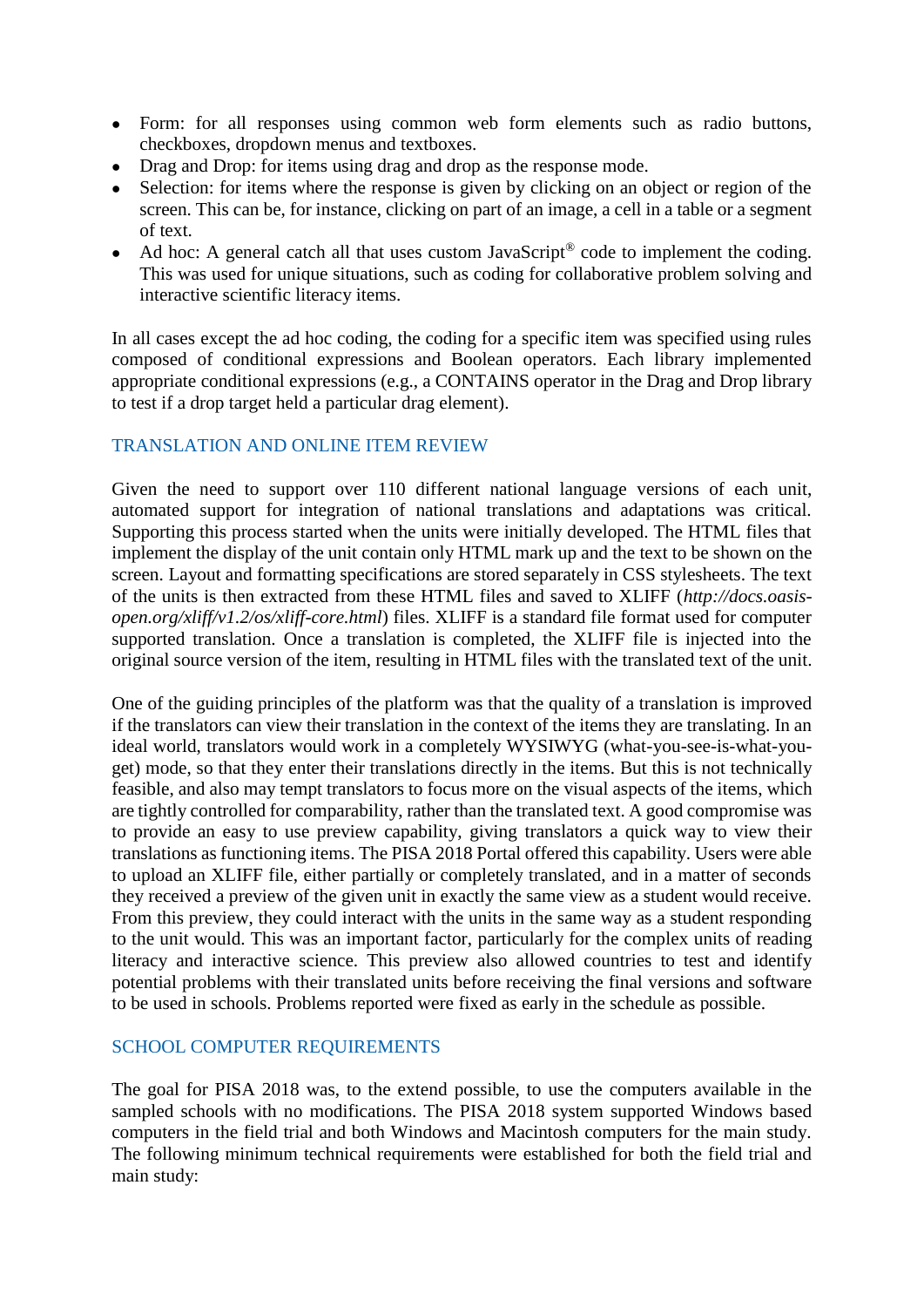- CPU Speed: 1500MHz
- Operating System: Windows XP, Vista, 7, 8 or 10
- Installed memory: Windows  $XP = 768 \text{ MB}$ , other Windows versions = 1280 MB
- Available memory: 467 MB for Windows XP, other Windows versions  $= 774$  MB
- Screen resolution: 1024 x 768 pixels
- USB transfer rate: 7.5MB/s.

These were the minimum requirements. Computers with higher capabilities would obviously perform better (e.g., respond faster) when delivering the survey, but the requirement listed above were the minimum settings that would provide adequate performance.

#### SYSTEM DIAGNOSTIC

In order to verify that the available school computers met the minimum requirements, a system diagnostics application was provided to countries. The System Diagnostics is a version of the SDS without the tests and questionnaires. It is intended to be given to schools to check the compatibility of the school computers with the PISA software. It checks the computer's hardware and software setup and report this back to the user, typically the test administrator or technical support staff in the school. The system diagnostics was provided to countries approximately six months prior to the start of the field trial and main study. This allowed countries to provide the software to sampled schools to determine if their computers could run the PISA survey. Additionally, it was recommended that test administrators run the system diagnostics on the day of the test prior to conducting the assessment.

For cases where schools did not have adequate quality or quantity of computers, test administrators brought laptops into the school to augment the available infrastructure. In a few cases, countries chose to administer the PISA tests in all sampled schools on laptops brought into the schools. This avoided "surprises" on the day of the test, where computers were not available or not functioning properly.

## TEST DELIVERY SYSTEM

The PISA 2018 test delivery system, called the student delivery system or SDS, integrated the PISA computer-based assessments and questionnaires for a country, along with of a number of components packaged together to run as a standalone application on a USB drive. The SDS did not require network connectivity or external resources to operate. All software and data was on a single USB drive, and results were saved back to the USB drive. The SDS could also be run from the computer's hard drive if desired. The components which made up the SDS included the following:

- Apache web server (*<https://httpd.apache.org/>*)
- MySQL database engine (*<https://www.mysql.com/>*)
- PHP interpreter and libraries (*<http://php.net/>*)
- Firefox Portable web browser (*[http://portableapps.com/apps/internet/firefox\\_portable](http://portableapps.com/apps/internet/firefox_portable)*).

The actual test and questionnaire content were included together with these open source applications,. The PISA test delivery system was implemented to display this content to the students and collect the results, Using components of the open source TAO test delivery system (*<http://www.taotesting.com/>*) as a basis, the system was custom built for the needs of PISA 2018. This included implementation of the test flow, which assigns the designated test form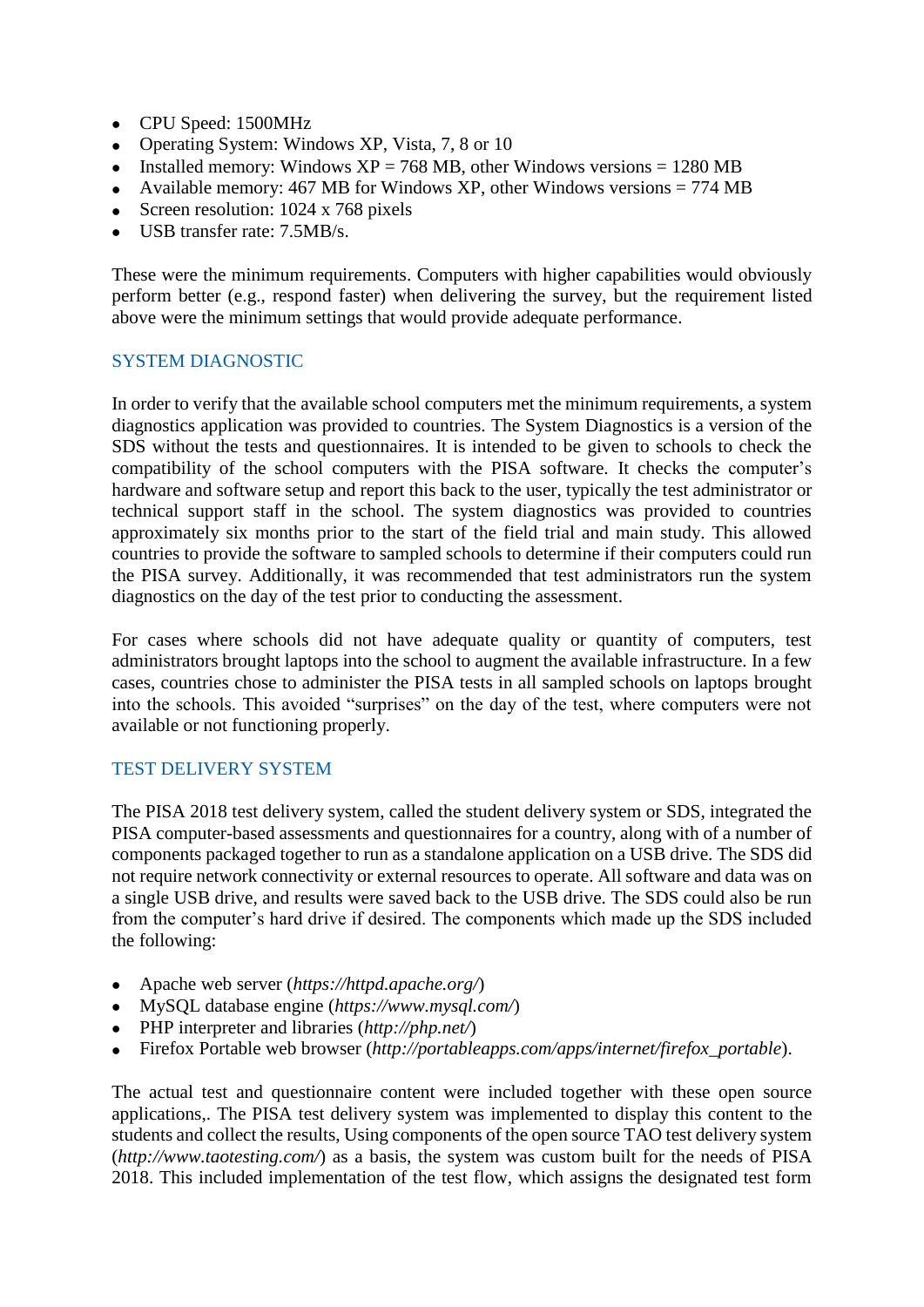and questionnaires to a student, then sequences through the test units and questionnaires in the appropriate order. It also included the functionality for collecting the survey results and exporting them when the tests are completed. The PISA test delivery system was built primarily using PHP, with JavaScript used for interactive displays and communicating between the web browser and web server.

The system was launched by running a custom executable program (PISAMenu) written for controlling the delivery of the PISA tests. Separate programs were written for Windows and Macintosh. From this program, a test administrator could launch the PISA tests, launch the system diagnostics, or manage exported data files. These exported files are described below. Launching either the PISA tests or system diagnostics would start the web and database servers, then launch the Firefox web browser to begin the process. When the PISAMenu program was shut down, the various components of the SDS were also terminated.

The Firefox browser used for the PISA tests was configured to run in "kiosk mode", so that it filled the full screen of the computer, making it difficult for users to access external applications when running the PISA test mode. A keyboard filter was also installed so that students could not easily leave or terminate the browser window, e.g., by pressing Alt-Tab, and switch to another program during the test. The keyboard filter did not completely block such attempts, though. It was also not possible to block the Ctrl-Alt-Delete sequence under Windows, as this required installation of a custom software driver at the system level. The goal was not to install any software on the school computers, so this driver was not used. It was expected that the test administrator would monitor the students during the test and watch for cases of students trying to break out of the system.

The first screen a student would see after the test was started was the option to select one of two sessions: Session 1 – The PISA Tests and Session 2 – The PISA Questionnaires. After selecting the appropriate session (which usually was done by the test administrator before the students arrived), the student was prompted for a login ID and password. The login ID was the 15 digit student ID assigned by KeyQuest as part of the sampling process. The password was also assigned by KeyQuest and was an 11 digit number. The first five digits comprised a checksum of the student ID, guarding against input errors. The next three digits encoded the test form which should be used for the student. The last three digits were a checksum of the three digit test form number.

After logging in, the student could optionally be shown a screen asking to select a language for this session. While the SDS was built with all the national languages available for a given country, it could be configured to support only one language. This was the recommended method of operation, where the test administrator chose the language configuration when starting the SDS, based on the school where the testing occurred. However, in some countries, it was necessary to allow the students to choose the language of assessment. The typical reason for allowing student choice for the language was for countries and schools with mixed language environments. In these cases, students decided at the time they started the survey session which language they wanted to use. The test administrator would guide students through the login and language selection process.

An important facet of the USB setup was protecting the test content on the USB drives. The PISA tests contain secure test materials, and people who obtain a USB drive should not have access to the test items except during the administration of the survey. To accomplish this, the files for rendering all test materials were stored in a MySQL database on each USB drive. The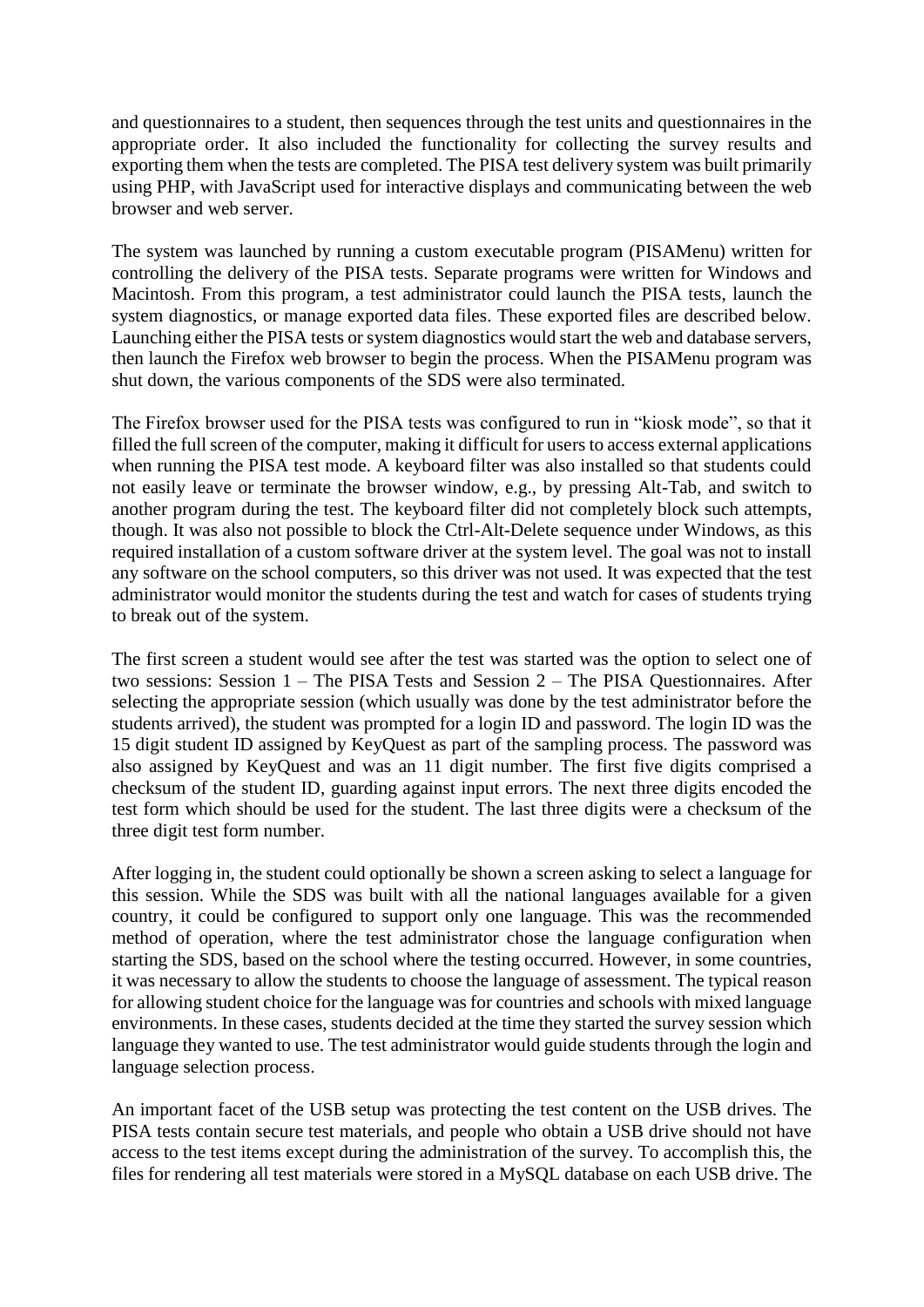files were stored in an encrypted format, and access to these was controlled via the web server. When a testing session was first started, the PISAMenu program would prompt for the password used to encrypt the files. Each country was assigned a unique password. This password was validated against known encrypted content in the database and then saved for the duration of the testing session. When a request was made to the web server for some part of the test content (e.g., one of the web pages or graphic images), the web server retrieved the content from the database and decrypted it on the fly.

One advantage of the SDS architecture used in 2018 was that it could be run without administrator rights to the local computer. This was a big improvement over past PISA cycles, reducing greatly the amount of technical support needed within the schools.

## DATA CAPTURE AND SCORING STUDENT RESPONSES

Student responses and other process data from the PISA tests and questionnaires were stored on the USB drives. Data was saved as the students answered each question, then exported at key intervals during the sessions. At the end of a session, the results from that session were exported in a single password protected ZIP file. For the PISA tests from Session 1 (the cognitive PISA domains, including the optional financial literacy domain), the ZIP files contained XML formatted data including logs of the students' actions going through the tests and files with the "variables" exported from the test. The following set of variables were exported for each item in the tests:

- Response: A string representing the raw student response.
- Scored Response: The code assigned to the response when the item was coded automatically.
- Number of Actions: The number of actions taken by the student during the course of interacting with the item. Actions counted were clicks, double-clicks, key presses and drag/drop events.
- Total Time: The total time spent on the item by the student.
- Time to First Action: The time between the first showing of the item and the first action recorded by the system for the item.

In addition to these five standard variables, some more complex items had custom variables that were of interest to the test development and psychometric teams. For instance, for the science simulations, the system exported counts of the number of experiments performed and the final set of results from each of these experiments.

An important task in PISA 2018 was coding of student responses. For computer delivered tests, many of the item responses could be coded automatically. In PISA 2018, this included multiple choice items, drag and drop items, numeric response items, and complex responses to science simulations.

For standard response modes, such as multiple choice or numeric entry, automated coding was done using a rule-based system. The correct answer (or partially correct answers in the case of partial credit items) were defined based on Boolean rules defined in a custom syntax. Simple conditionals were possible, e.g., to support different combinations of checkboxes in a multiple selection item where two out of three correct options should be selected. For numeric response items, the rules could check for string matches, which required an exact match against a known correct answer, or numeric matches, which used numeric equivalence to check an answer. For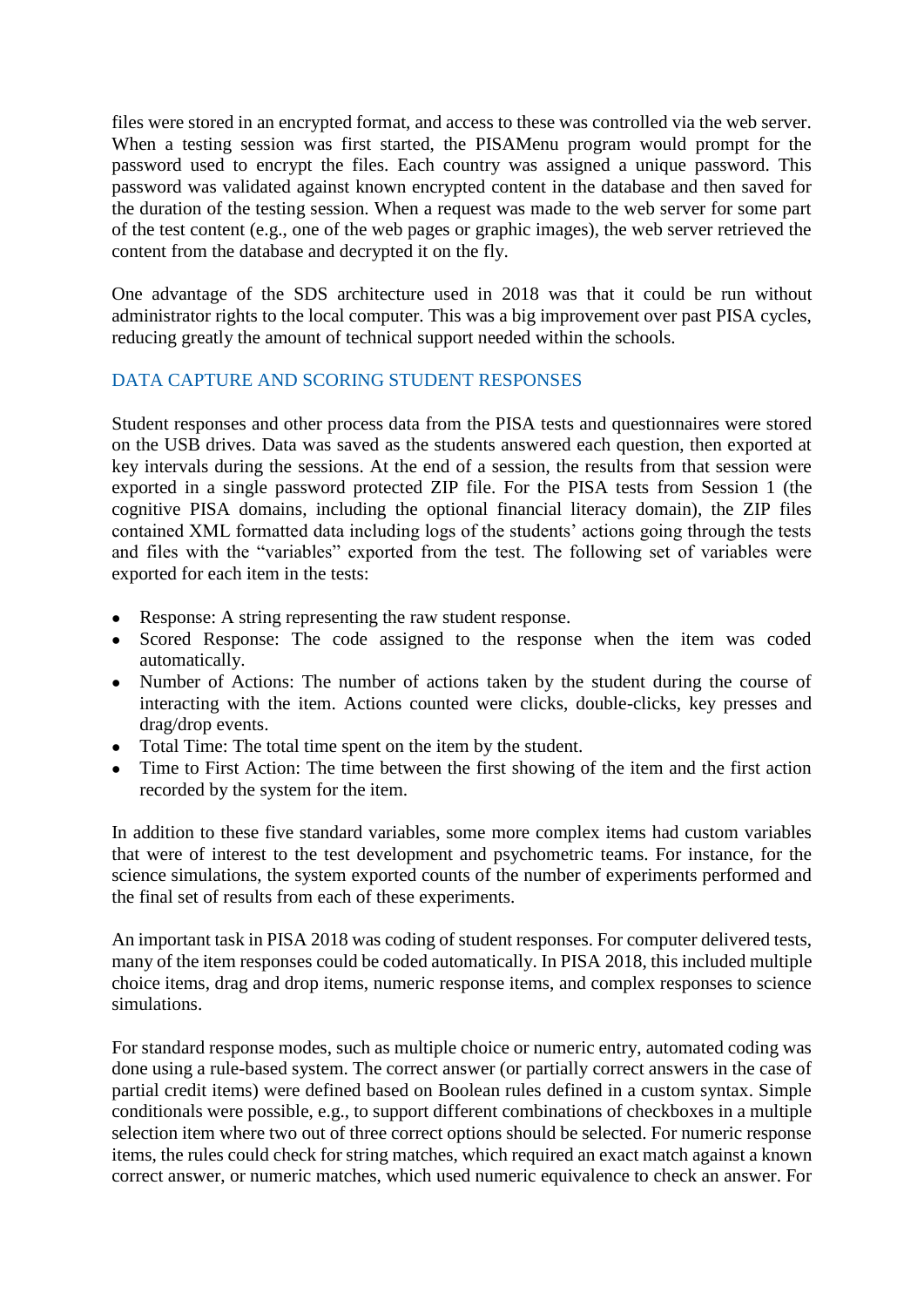numeric equivalence, for instance, 34.0 would match 34, but they would not match when using string matching.

A challenging part of evaluating numeric responses in an international context like PISA is how to parse the string of characters typed by the student and interpret it as a number. There are differences in decimal and thousands separators that must be taken into account, based on conventions used within countries and local usage. Use of these separators is not always consistent within a country, especially with increased migration and the pervasiveness of the Internet. For PISA 2018, the coding rules tried multiple interpretations of the student response to see if one of them could be coded as correct. The numbers were parsed in different ways, changing the decimal and thousands separators, testing each option to see if a correct response could be granted full or partial credit. Only if no alternate interpretation of the response resulted in a correct answer would the answer be coded as incorrect.

#### OPEN ENDED CODING SYSTEM

While automatically coded items formed a significant portion of the units for PISA 2018, approximately 30% of the items required a response that needed to be coded by a human scorer or coder. On paper, this would be done directly on the test booklets. On the computer, a procedure was necessary to extract the responses provided by the students and present them to human coders. It was important to present these responses in a way that reflected the students' intent. This task is complicated by the fact that these responses could be more than just text. For example, for some items, a student would be required to select an option from a multiple choice part, then type in an explanation for why they chose that option. Additionally, in mathematics, students could use an equation editor to insert complex mathematics notation into their response.

For PISA 2018, the coding of these responses was done using the open-ended coding system (OECS). The OECS is a computer tool that was developed to support the coders in their work to code the responses according to the coding guides. All PISA 2018 open-ended responses collected with the computer-based platform were coded using the OECS.

The OECS works online so it required coders to have a reliable network connection. The OECS organizes responses according to the coding designs for each of the assessment domains. The system gives coders access to all the responses assigned to the coder. For each response, the coder will have access to part of the question for reference, the individual response to be coded, and the acceptable codes for each question. The coder selects the appropriate code and clicks on the "Record Code" button to saves the selected code. It should be noted that this system was only used for response data from the computer-based assessment.

Also included on each page of the OECS were two checkboxes labelled "recoded" and "defer." The recoded box was used when the response had been recoded by another coder. The defer box was used when the coder was not sure what code to assign to the response. These deferred responses were typically reviewed and coded by the Lead Coder, or by the coder after consultation with the Lead Coder. When deferring a code for a response, coders were encouraged to enter comments into the box labelled "comment" to indicate the reason for deferring.

The OECS included the necessary features to support the monitoring of reliability. It organized all anchor, multiple and single coding of responses. According to a predetermined design, some